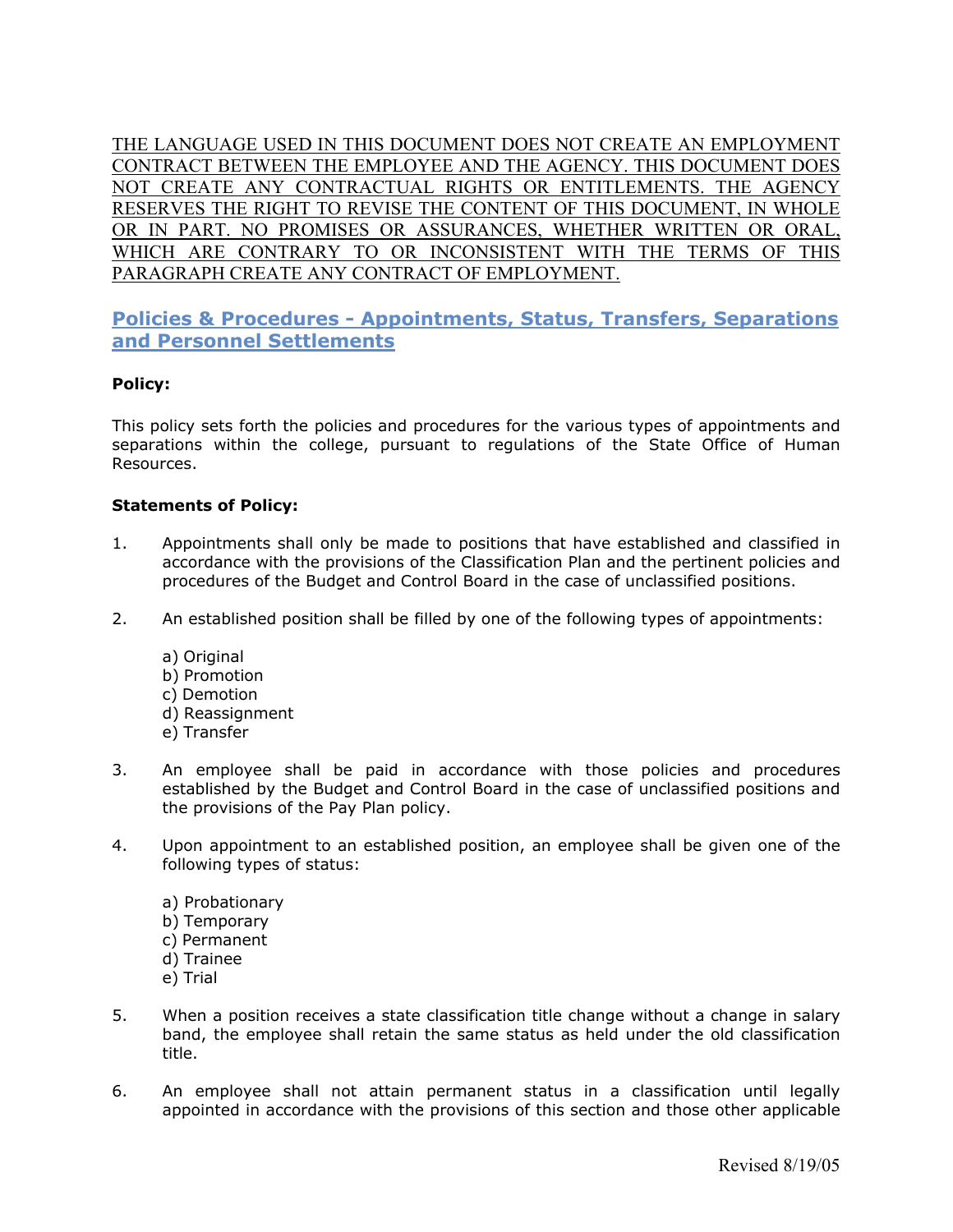procedures of the Budget and Control Board, and until the employee has completed the required probationary or trial period in that classification.

- 7. Persons with disabilities shall be given equal consideration for appointments to positions for which they are qualified.
- 8. No person shall be appointed to, or separated from, a position because of race, sex, age, national origin, religion, disability, political affiliations or opinions. Discrimination on the basis of age in employment is prohibited except where specified age requirements are stated as part of the official class specifications.
- 9. Any employee appointed to an established permanent position at The Citadel must meet the minimum training and experience requirements established in the specification for the classification to which appointed, unless the employee is appointed to a trainee status or the State Human Resources Director has approved any equivalency to the required training and experience established for the classification.
- 10. No public official, public member, or public employee may cause the employment, appointment, promotion, reassignment, transfer, or advancement of a family member to a state or local office or position in which the public official, public member, or public employee supervises or manages. Family member means an individual who is (a) the spouse, parent, brother, sister, child, mother-in-law, father-in-law, son-inlaw, daughter-in-law, grandparent, or grandchild; or (b) a member of the individual's immediate family. Immediate family is defined as follows:
	- a) a child residing in a candidate's, public official's, public member's, or public employee's household;
	- b) a spouse of a candidate, public official, public member, or public employee; or
	- c) an individual claimed by the candidate, public official, public member, or public employee or the candidate's, public official's, or public employee's spouse as a dependent for income tax purposes.

### **Original Appointments:**

- 1. Upon receiving an original appointment, an employee shall be given status in accordance with the following:
	- a) Probationary Status An employee appointed to fill an established permanent position on a full-time or part-time basis shall be given probationary status when appointment to a position is made by The Citadel. Appointment is made after determining that the applicant meets the minimum training and experience requirements and all other established standards.
	- b) Temporary Status An employee appointed on a full-time or part-time basis shall be given temporary status when:
		- (1) The appointment is to a non-permanent position for a period not to exceed one (1) year. It may be used for seasonal or intermittent work during any twelve (12) month period.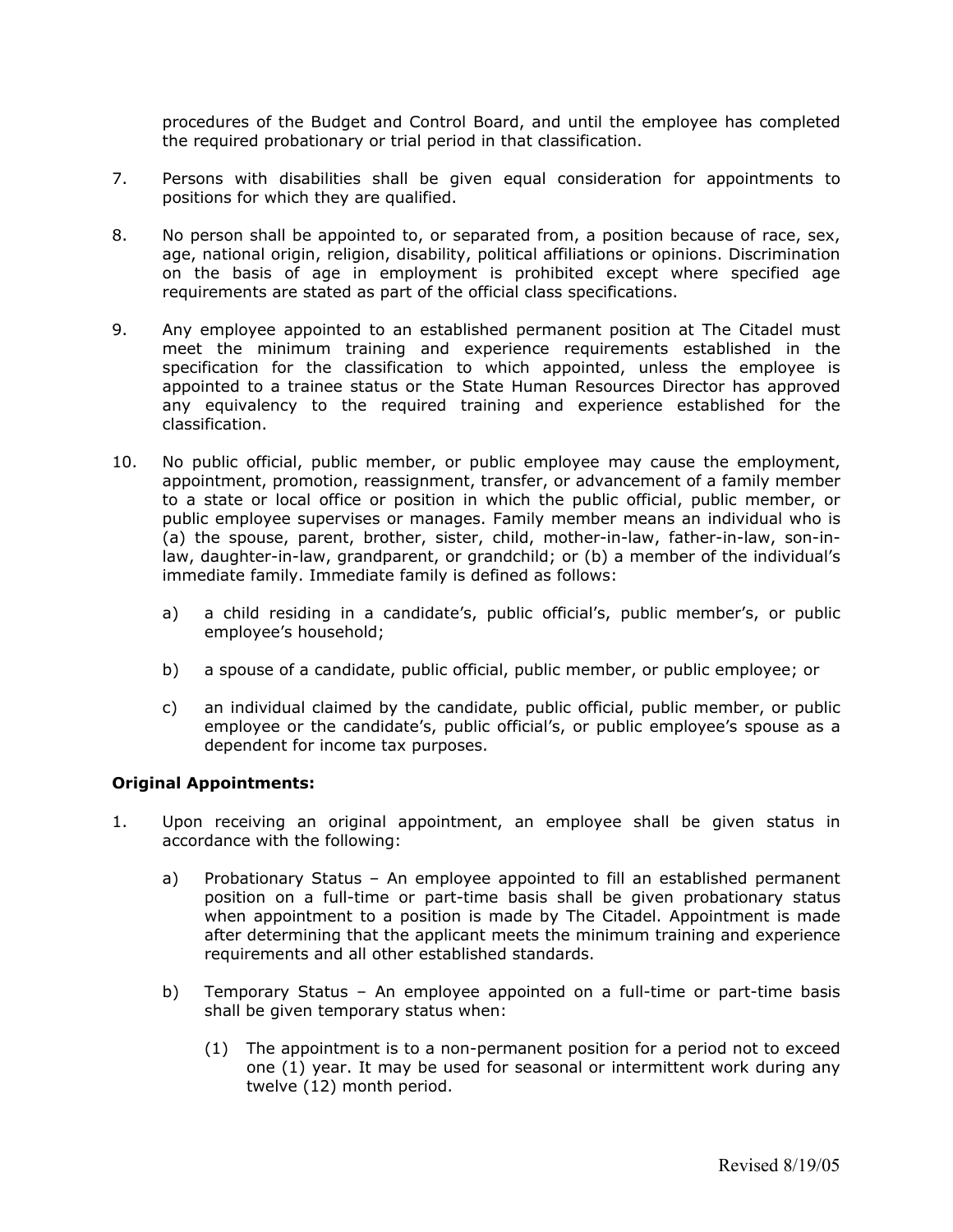- (2) The appointment, not to exceed one (1) year, is to replace an employee in a permanent position granted a leave of absence. Appointment is made after determining that the applicant meets the minimum training and experience requirements.
- (3) The appointment, not to exceed one (1) year, is to a non-permanent position with duties and responsibilities comparable to those of a permanent classified position. Appointment is made after determining that the applicant meets the minimum training and experience requirements.
- 2. Trainee Status An employee appointed to fill a position on a full-time or part-time basis shall be in a trainee status for a period not to exceed twelve (12) months when he does not meet the minimum training and experience requirements for the class to which appointed and when there are no qualified applicants available. Appointment is made after written justification is submitted to and prior approval granted by the State Human Resources Director.
- 3. Trial Status An employee is given trial status when promoted, transferred, reassigned, reclassified or demoted to a classification in which the employee does not hold permanent status.
- 4. An employee who does not have permanent status may be terminated at any time without the right to appeal to the State Employee Grievance Committee when serving in probationary, temporary, or other non-permanent status.
- 5. An employee who is given an original appointment in classified service and is demoted for non-disciplinary reasons prior to attaining permanent status shall be given a new original appointment in the lower class, and the employee's new salary and performance review date will be established in accordance with Pay Plan and the Employee Performance Management System respectively. At Director of Human Resources discretion, the previous successful service in the higher class may be counted toward the probationary period.

### **Covered Status:**

- 1. An employee appointed with probationary status shall normally be required to serve a probationary period of twelve (12) months for non-instructional personnel and the academic year or instructional personnel except for those at state technical colleges, or of not more than two (2) full academic years' duration for faculty at state technical colleges. The probationary period may not be extended.
- 2. An employee shall not attain permanent status in a class while serving in temporary or trainee status. All continuous satisfactory service with any of these types of status may, at the discretion of the agency head, be counted toward the completion of the required probationary period for a position to which the employee eventually receives a permanent appointment.
- 3. Part-time employees shall attain permanent status in the same manner as full-time employees.
- 4. Insofar as grievance rights are concerned (for termination, suspension, demotion,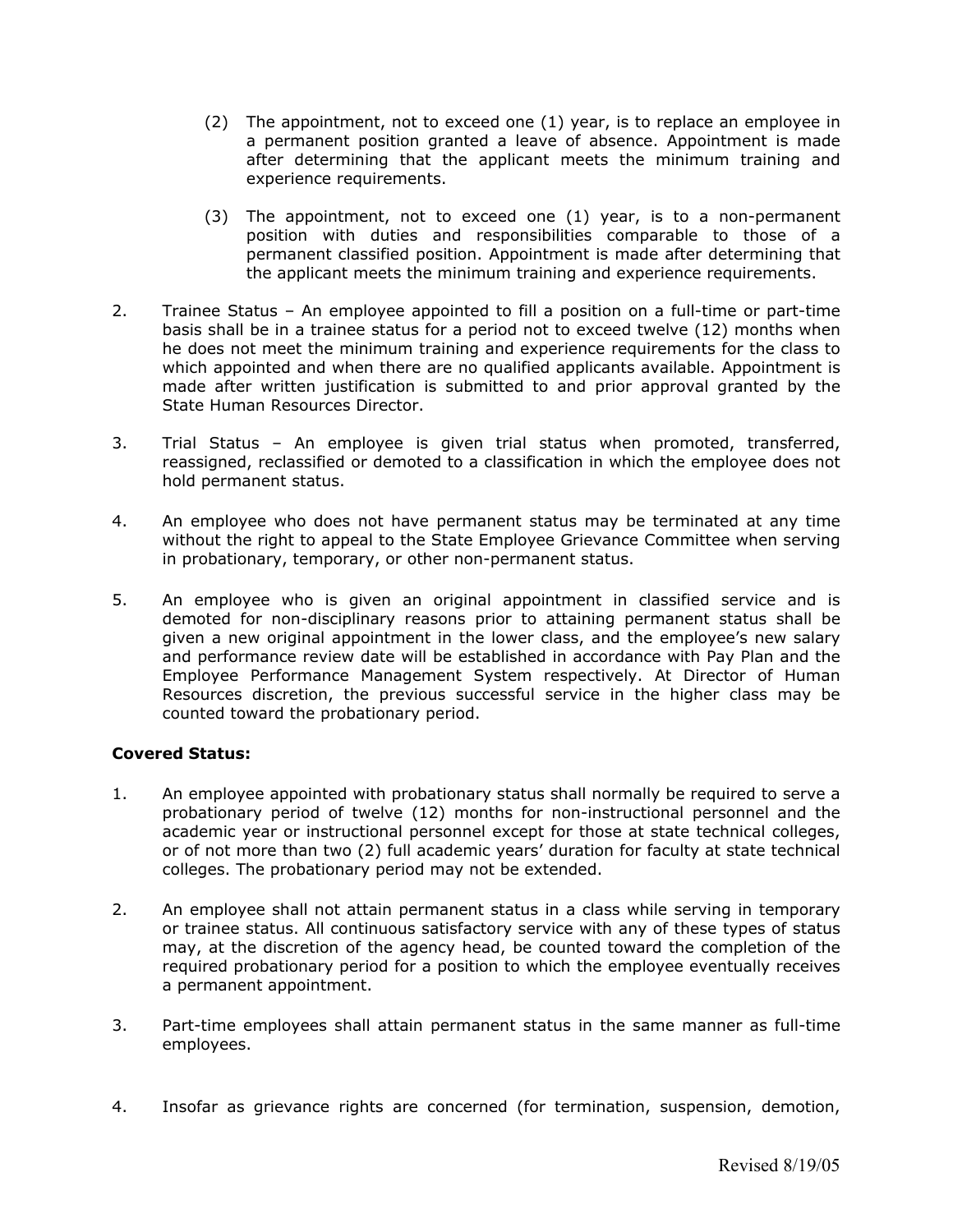etc.) permanent status, once attained, shall be retained throughout the period of continuous employment in the state service.

### **Promotion Appointment:**

- 1. An employee shall be given a promotional appointment when the employee is moved from a position in one class to a position in another class having a greater degree of responsibility and a higher state salary range.
- 2. When an employee who has not attained permanent status in any position is promoted, the employee shall be given a promotion appointment in the higher class in the same manner as prescribed for original appointments. At the discretion of the agency head, all continuous satisfactory service in the previous position may be counted toward the completion of the required probationary period for the position to which the employee is promoted.
- 3. Upon promotion, an employee shall be given probationary, trial, or trainee status in the same manner as prescribed in section B-3 of this policy.
- 4. An employee with permanent status who is promoted shall be required to serve a trial period of six (6) months in the higher class. This period may be extended by the Director of Human Resources up to ninety (90) days for performance reasons, if the employee has been notified in writing of the extension prior to the end of the six (6) months trial period.
- 5. An employee who is promoted may be demoted to the class from which promoted or to a class of comparable band to or higher than the one from which promoted anytime prior to attaining permanent status in the higher class without having the right to appeal to the Sate Employee Grievance Committee.

### **Demotion Appointments:**

- 1. An employee shall be given a demotion appointment when the employee is moved from a position in one class to a position in another class having a lesser degree of responsibility and a lower state salary range.
- 2. When an employee who has not attained permanent status is demoted, the employee shall be given a demotion appointment in the lower class in the same manner prescribed for original appointments. At the Director of Human Resources' discretion, all continuous satisfactory service in the previous position may be counted toward the probationary period in the new position.
- 3. Upon demotion, an employee shall be given probationary, trial, or trainee status in the same manner prescribed in section B-3 of this policy.
- 4. An employee who has not attained permanent status in any class and is given a demotion appointment to a lower class shall not have the right to appeal the demotion to the State Employee Grievance Committee.
- 5. An employee with permanent status who is given a demotion appointment to a lower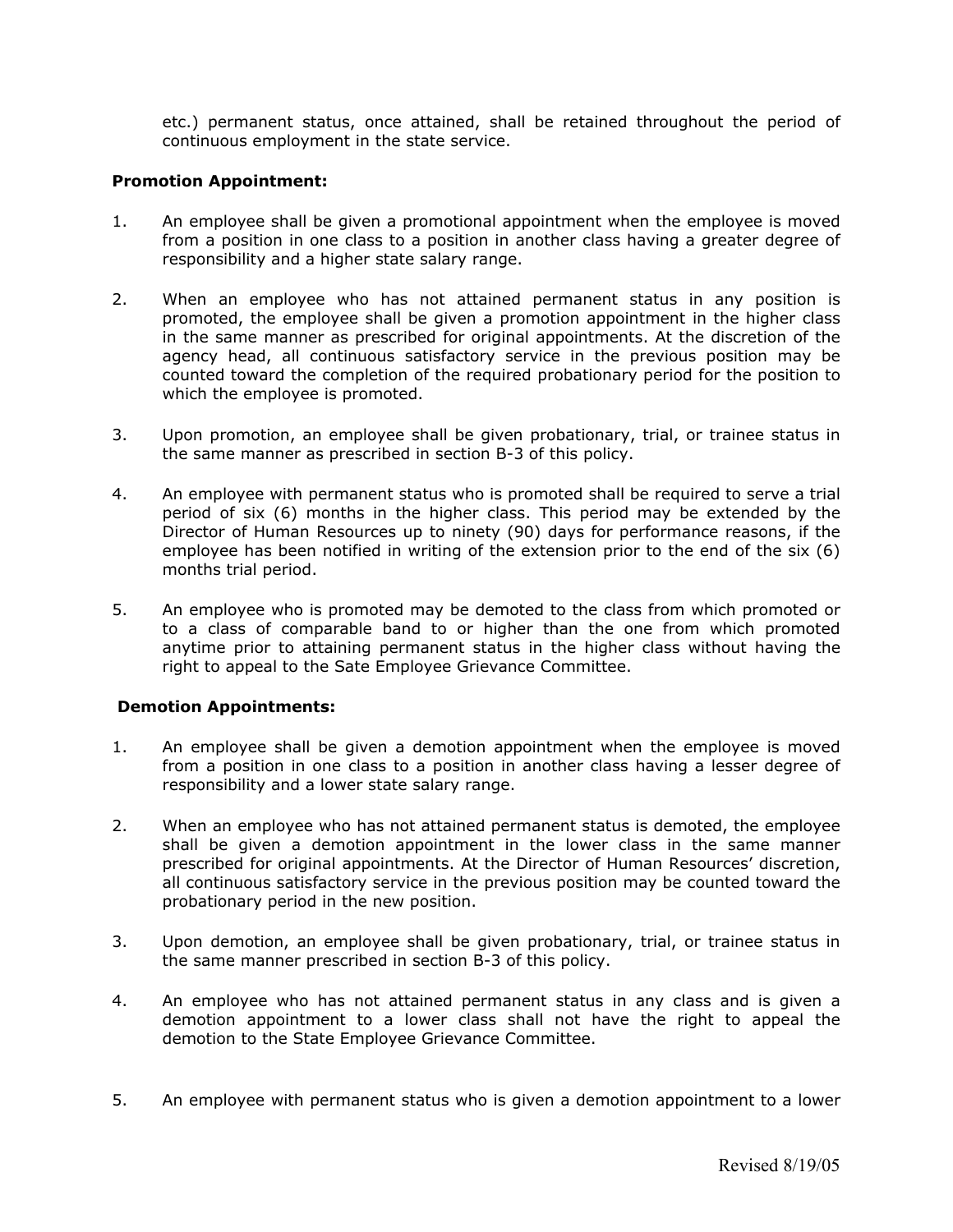class shall have the right to appeal such action to the State Employee Grievance Committee, unless the demotion is voluntary on the part of the employee and the employee signs a statement to that effect.

### **Transfer Appointments:**

- 1. An employee shall be given a reassignment appointment when moved within The Citadel from one position to another position having the same state salary range, or when the employee's position is moved without requiring reclassification. An employee shall be given a transfer appointment when moved to a different agency from one position to another position having the same state salary range, or when the employee's position is moved from one agency to another agency without requiring reclassification.
- 2. If an employee who has not attained permanent status is reassigned or transferred, the probationary period served in the previous position may be credited toward the probationary period in the new position at the discretion of the Director of Human Resources.
- 3. An employee with permanent status who is given a reassignment or transfer appointment to a different position in the same class shall retain permanent status upon assignment to the new position.
- 4. An employee with permanent status who is involuntarily transferred/reassigned may have appeal rights as provided by the State Employee Grievance Procedure Act.

### **Separations:**

- 1. Resignations an employee who resigns should submit the resignation in writing. Resignations should be submitted to provide a minimum of two (2) weeks notice. A resignation to accept employment in another state agency does not constitute a break in service unless the employee receives a lump sum payment for accrued annual leave or unless fifteen (15) calendar days without pay expire before the employee reports to the new agency. An employee who resigns may not rescind a resignation unless the supervising Vice President agrees to the rescission. Any employee who voluntarily submits a written resignation shall not have the right of appeal to the State Employee Grievance Committee.
- 2. Termination During Probationary Period An employee who is terminated during the probationary period does not have the right of appeal to the State Employee Grievance Committee.
- 3. Dismissals:
	- a) A dismissal is the action taken by the appointing authority against an employee to separate the employee from The Citadel.
	- b) An appointing authority may dismiss any employee for cause.
	- c) A dismissal action taken against an employee for habitual drunkenness shall be in accordance with the state statue on alcoholism.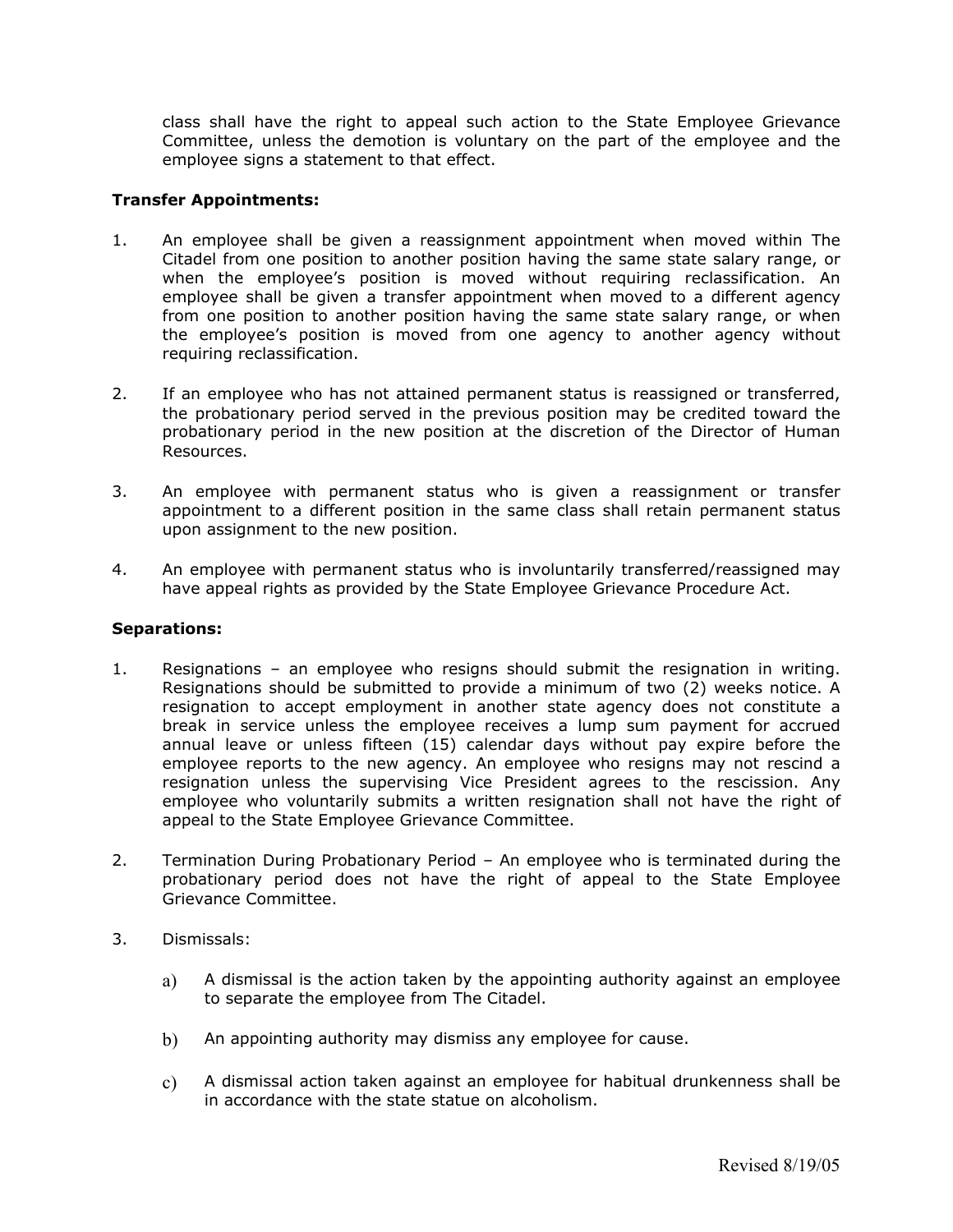- d) An employee who has permanent status shall have the right to appeal a dismissal to the State Employee Grievance Committee.
- e) All dismissal notices shall be in writing and submitted to the employee sating the reason for the dismissal.

### **Reduction In Force:**

- 1. The reduction-in-force policy is designed to be fair and equitable to all employees without regard to race, color, religion, sex, age, national origin, disability, or veteran status.
- 2. A reduction-in-force may require the separation of all or part of the employees of The Citadel, or it may require the separation of some and the reassignment of others. A reduction-in-force may be temporary or permanent. Some reductions may not require involuntary separations if they can be accomplished through transfer, reassignment, reorganization, or normal attrition.
- 3. Any reduction-in-force procedure will be based on continuous state service and job performance.
- 4. Any permanent status employee affected by reduction-in-force shall have bumping rights with the competitive area.
- 5. An employee who competes in a reduction –in-force while on authorized leave shall retain the same status as if the employee had been active in the position at the time of the reduction-in-force.
- 6. Management Responsibility:
	- a) Planning the work program and organizing the work force to accomplish The Citadel's objectives within available resources are management responsibilities.
	- b) The administration must decide what positions are required, where they are to be located, and when they are to be filled, abolished or vacated.
- 7. An employee whose job performance or conduct is not satisfactory will be separated by the appropriate method rather than by use of this policy.
- 8. An employee adversely affected by a reduction-in-force may appeal the action through The Citadel's Grievance policy only if the grievance is based on inconsistent or improper application of a reduction-in-force policy, procedure or plan.

#### **Approval of Personnel Settlement:**

1. It is the policy of the State Budget and Control Board that settlement proposals be presented to the Board for approval as outlined in the following: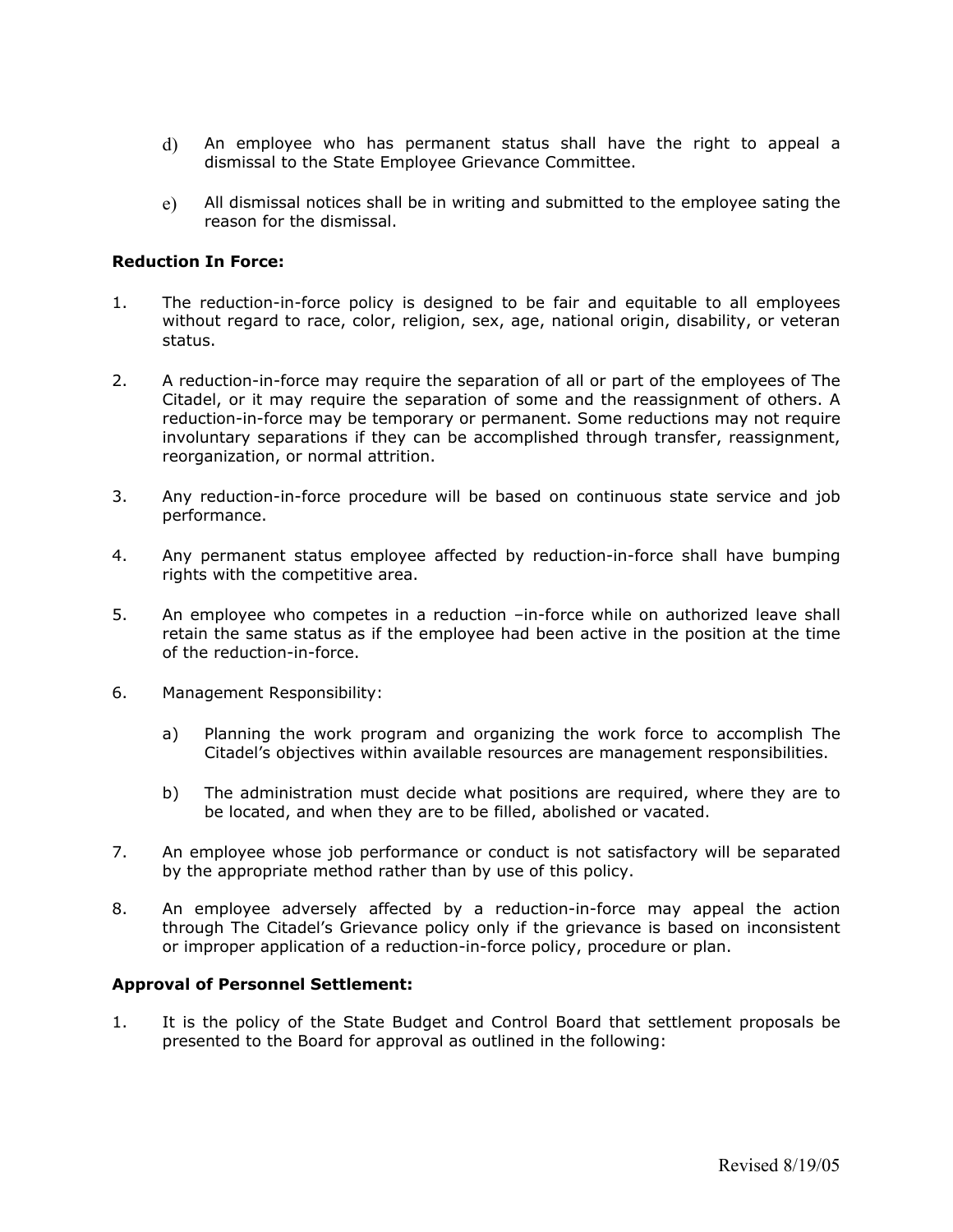- a) In all situations where a settlement has not been negotiated or approved by the Office of the Attorney General under a plan approved by the Office of the Attorney General.
- b) In all personnel-related matters, excluding Workers' Compensation, Unemployment compensation, or South Carolina Human affairs Commission cases, after review and recommendation by the State Human Resources Director.
- c) In all other situations where specific approval of the Budget and Control Board would be necessary to disburse funds mentioned under the settlement proposal.
- 2. All settlement proposals shall contain such information as the Budget and Control Board or its designee specifies.

### **Procedure:**

#### **Recruitment:**

- 1. The recruitment of non-academic employees is the responsibility of the Human Resources Department.
- 2. Recruitment for and appointment to classified positions will be undertaken only for positions that have been approved, budgeted and classified in accordance with the Classification and Compensation policy. The process of obtaining administrative approval to establish or fill positions is subject to change depending upon budgetary or other considerations.
- 3. All classified position vacancies for which recruitment is taking place, whether newly established or vacated, must be listed with the Human Resources Department. Vacancies must be filled with applicants referred by the Human Resources Department.
- 4. Vacancies must be listed with the Human Resources Department even if it seems likely that a vacancy will be filled by a promotion or transfer from within the department. Due consideration must be given to all qualified applicants referred by the Human Resources Department.
- 5. Recruitment Sources:
	- a) In order to attract a broad range of qualified applicants, the Human Resources Department will use a variety of recruitment sources to publicize employment opportunities at The Citadel. Those sources may include but are not limited to:
		- (1) Dial-a-Job announces job vacancies through a telephone voice response system which states a description of the duties and minimum qualifications. Dial-a-Job operates seven days a week, 24 hours a day and is updated each Wednesday afternoon. The telephone number is (843)953- 5115.
		- (2) Bulletin board located in the Human Resources Department and electronic message to all employees with e-mail address.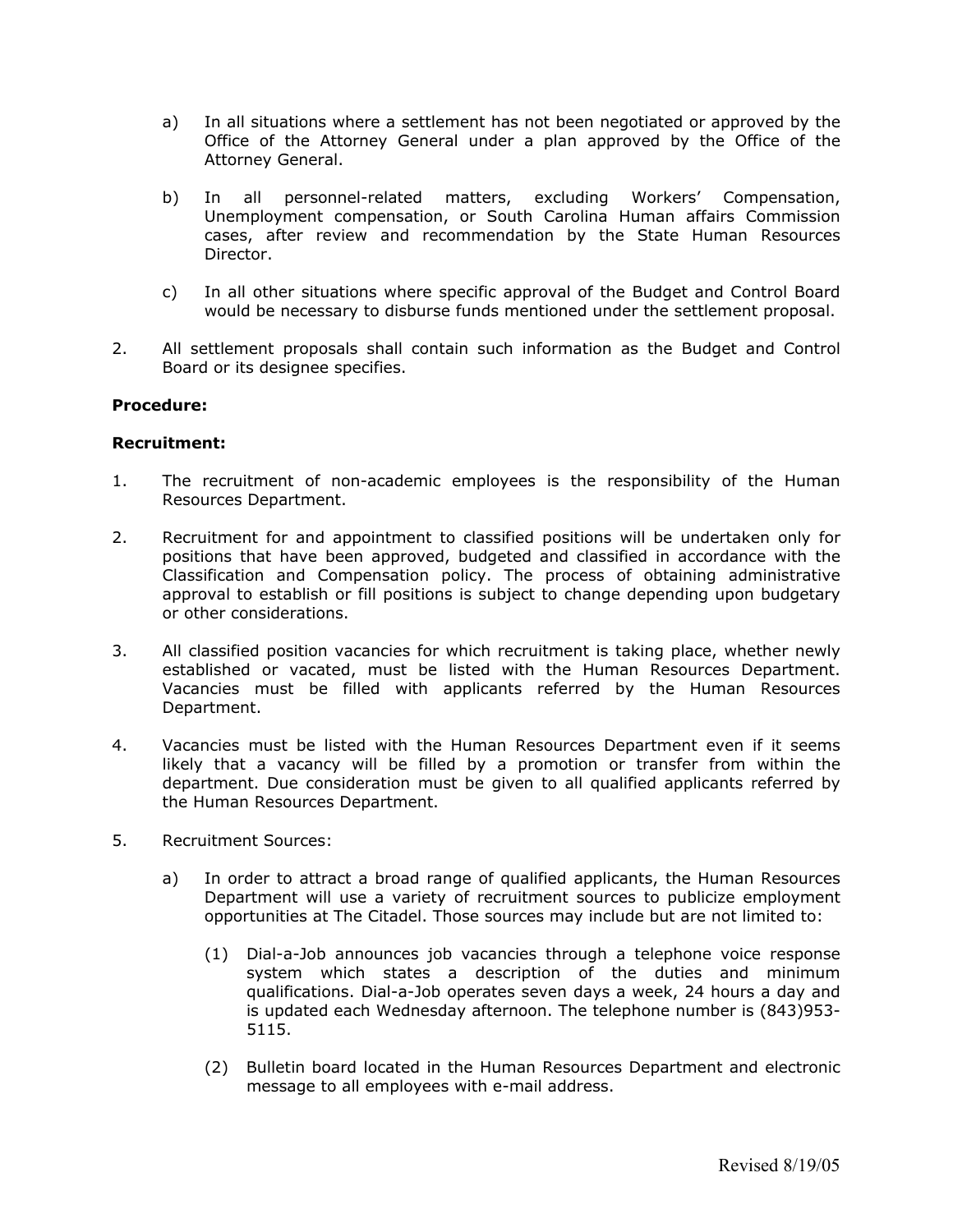- (3) Listing with Job Service Offices.
- (4) Listing with State Human Resources Department.
- (5) Upon request, classified advertisements in newspapers, professional journals and specialty publications.
- (6) Listing on The Citadel's world wide web page.

### **Advertising Positions:**

- 1. All position vacancies must be advertised on Dial-a-Job, The Citadel's world wide web page, posted on the Human Resources bulletin board and with Job Services.
- 2. In addition to the advertising listed above, departments may wish to advertise in journals, newspapers and specialty publications.
- 3. All advertisements must carry the statement that "THE CITADEL IS AN AFFIRMATIVE ACTION, EQUAL OPPORTUNITY EMPLOYER, ACTIVELY COMMITTED TO ENSURING DIVERSITY IN ALL CAMPUS EMPLOYMENT." 4. If training and/or experience requirements change after the position has been advertised, the position must be advertised again with the new requirements.

### **Receipt of Applications:**

- 1. A person who wishes to apply for employment with The Citadel should review the current job vacancies to determine whether there is a vacancy which meets his or her qualifications and interests. The Human Resources Department will assist the potential applicant by answering questions, discussing position information and describing the employment procedures.
- 2. In order to be considered for employment, an applicant must complete an official Citadel employment application. Applications must be made for a currently posted job. Applications must be received by 5:00 p.m. on the application deadline date in order to be part of the applicant pool.
- 3. Applications for employment, resumes, oral or written inquiries or placement credentials which are received directly by departments are not valid applications for employment.

### **Screening of Applications:**

- 1. Screening of applications is conducted by the Human Resources staff.
- 2. The screening process is conducted, within the established education, training and experience requirements for each job, in order to determine which applicants possess the qualifications that meet or exceed the specified advertised requirements.
- 3. Applicants who do not meet the advertised requirements will not be referred to the department for consideration.
- 4. The Director of Affirmative Action will meet with the hiring official to discuss the EEO goals for the department prior to interviews.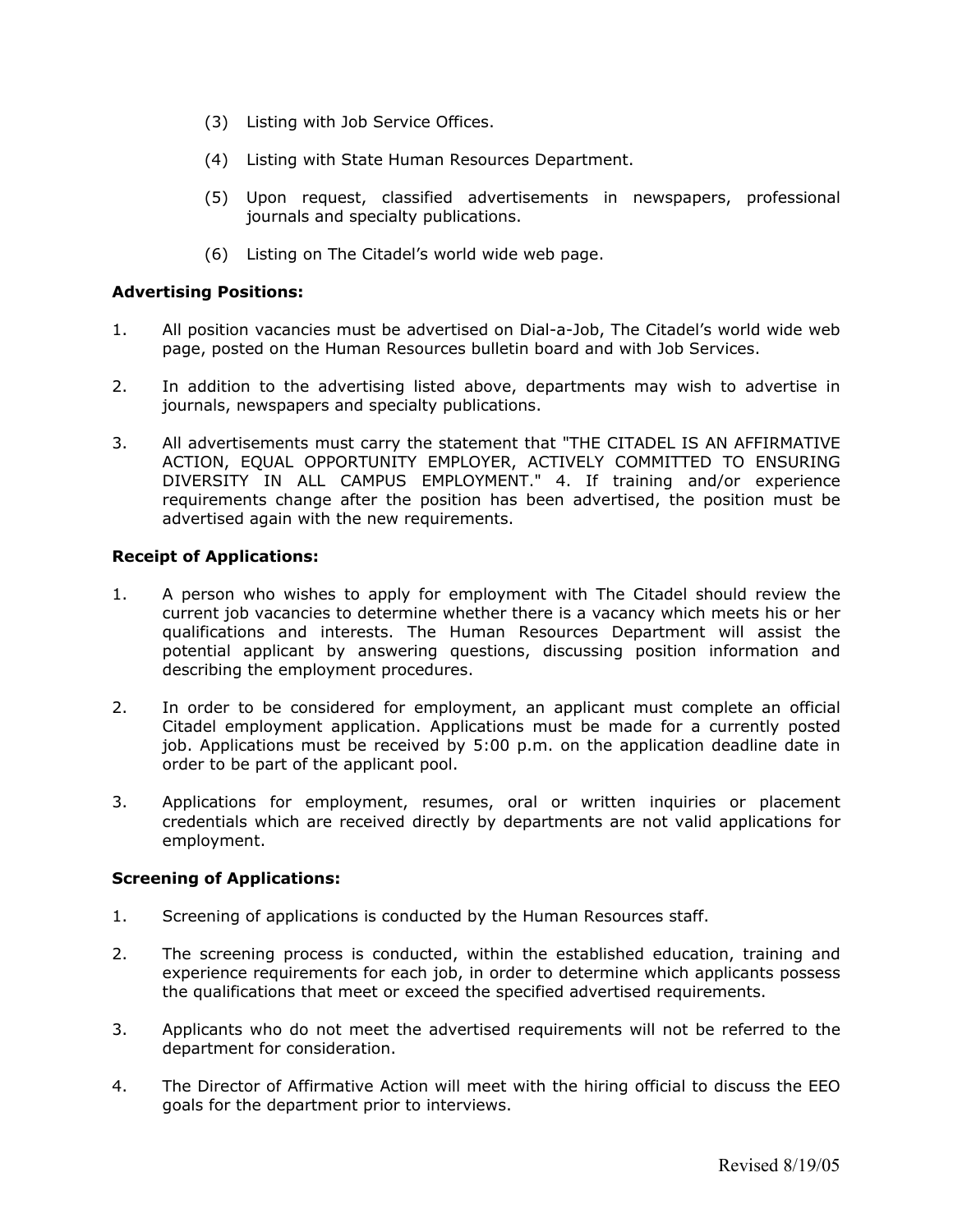### **Referral:**

- 1. Following the screening of each applicant's qualifications, the Human Resources Department will refer to the hiring department those applicants determined qualified to perform the job based on the information available.
- 2. Hiring officials should interview only those applicants referred by the Human Resources staff.

### **The Departmental Interview:**

- 1. The interview serves the following purposes:
	- a) It provides the interviewer an opportunity to give applicants detailed information about the specific duties and responsibilities of the position.
	- b) It provides applicants the opportunity to describe their qualifications in relation to the position's duties and responsibilities.
- 2. Information solicited during an interview or information solicited outside of the interview about an applicant must be relevant to the duties and responsibilities of the position without reference to race, color, national origin, sex, age, disability, marital or family status, unless any such consideration is unquestionably job-related and non-discriminatory in effect.
- 3. The hiring official must interview a reasonable number of applicants referred by the Human Resources staff. Those interviewed should be the most qualified of the applicants referred.
- 4. When the hiring official has determined the final candidate for the position, the hiring official should attempt to verify each applicant's education, past work and training experience. The Human Resources Department will assist in the verification of credentials if requested to do so by the hiring official.

#### **Selection:**

- 1. The person to whom the position is offered must be selected only from those applicants referred by the Human Resources staff.
- 2. Final selection must be made on the basis of the position requirements and the qualifications of the applicant to perform the duties of the position.
- 3. No applicant should be selected solely on the basis of race, color, national origin, religion, sex, disability, marital or family status, appearance, veteran status or age. However, when selecting from among similarly qualified applicants for a position in a department or job category in which women or minorities are underutilized, the College's affirmative action goals should be considered as one factor in the selection process.